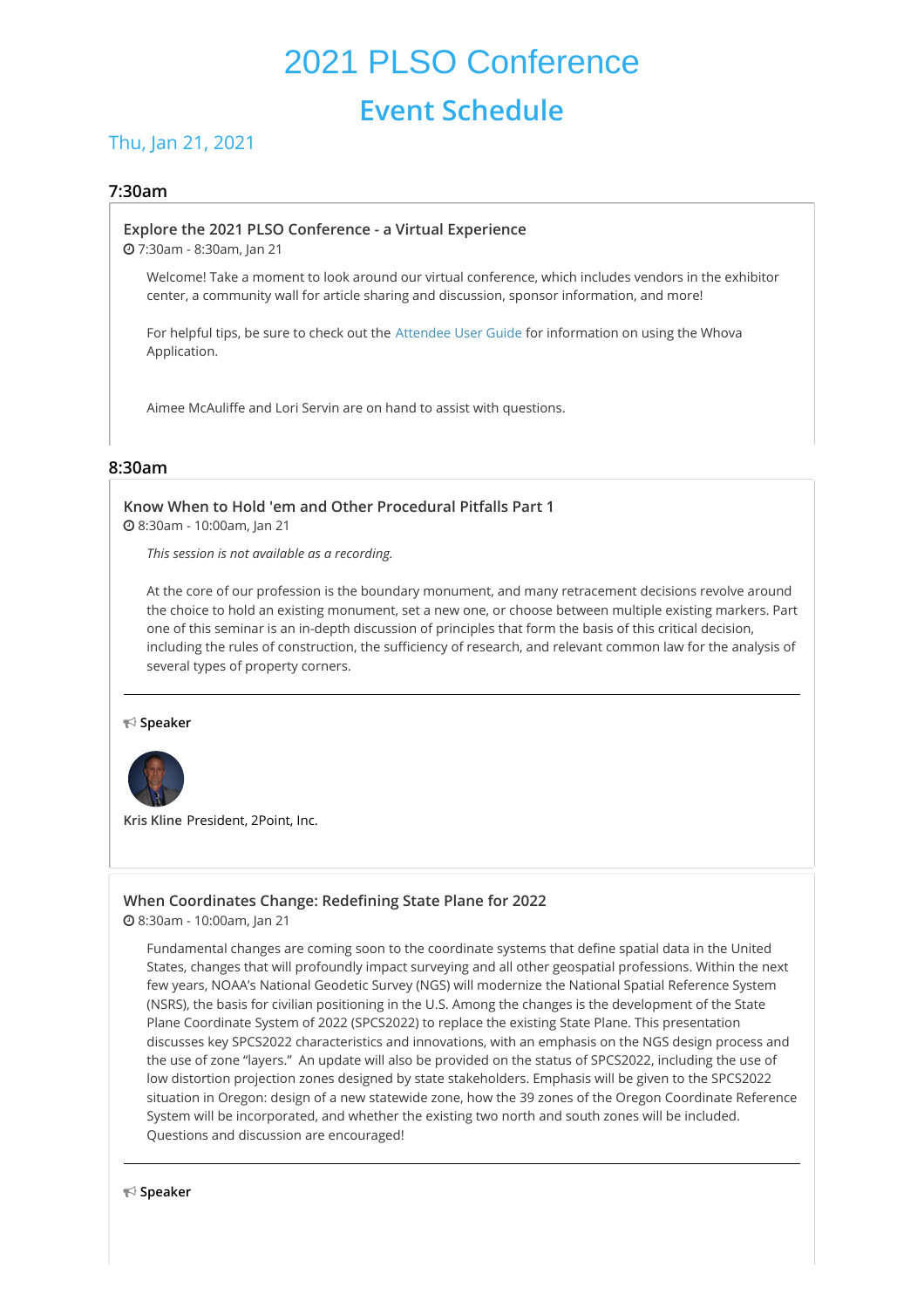

**Michael Dennis** NOAA's National Geodetic Survey

# **ALTA/NSPS Land Title Surveys and the 2021 Minimum Standard Detail [Requirements](https://whova.com/embedded/session/plsoc_202012/1455190/)** 8:30am - 10:00am, Jan 21

In 1962, ALTA and ACSM (now NSPS) published the first Minimum Standard Detail Requirements for Land Title Surveys. The purpose of these standards is to provide a working understanding of the Title Company to prepare an Extended Title Insurance Policy. Through the years, these standards have gone through numerous revisions to reflect the changes in the technology of the Land Surveying world and the increased requirements for the Title Insurance Industry along with common concerns for third-party lenders.

In February, the 2021 Minimum Standards take effect. The course will take a brief look at the History of the ALTA/NSPS Land Title Survey followed by a detailed discussion of the 2021 Standards.

#### **Speaker**



**Mitch Duryea** President, Duryea & Associates

#### **10:00am**

**Visit our [Vendors](https://whova.com/embedded/session/plsoc_202012/1344969/) in the Exhibit Center** 10:00am - 10:30am, Jan 21

#### **10:30am**

#### **Know When to Hold 'em and Other [Procedural](https://whova.com/embedded/session/plsoc_202012/1327346/) Pitfalls Continued**

10:30am - 12:00pm, Jan 21

*This session is not available as a recording.*

At the core of our profession is the boundary monument, and many retracement decisions revolve around the choice to hold an existing monument, set a new one, or choose between multiple existing markers. Part one of this seminar is an in-depth discussion of principles that form the basis of this critical decision, including the rules of construction, the sufficiency of research, and relevant common law for the analysis of several types of property corners.

#### **Speaker**



**Kris Kline** President, 2Point, Inc.

#### **Western Oregon Tribal [Fairness](https://whova.com/embedded/session/plsoc_202012/1360213/) Act** 10:30am - 12:00pm, Jan 21

*This session is not available as a recording.*

On January 8, 2018, the Western Oregon Tribal Fairness Act (Public Law 115-103) was signed into law. This law directed the BLM to transfer approximately 14,700 acres of BLM-administered lands in western Oregon to be held in trust on behalf of the Confederated Tribes of the Coos, Lower Umpqua, and Siuslaw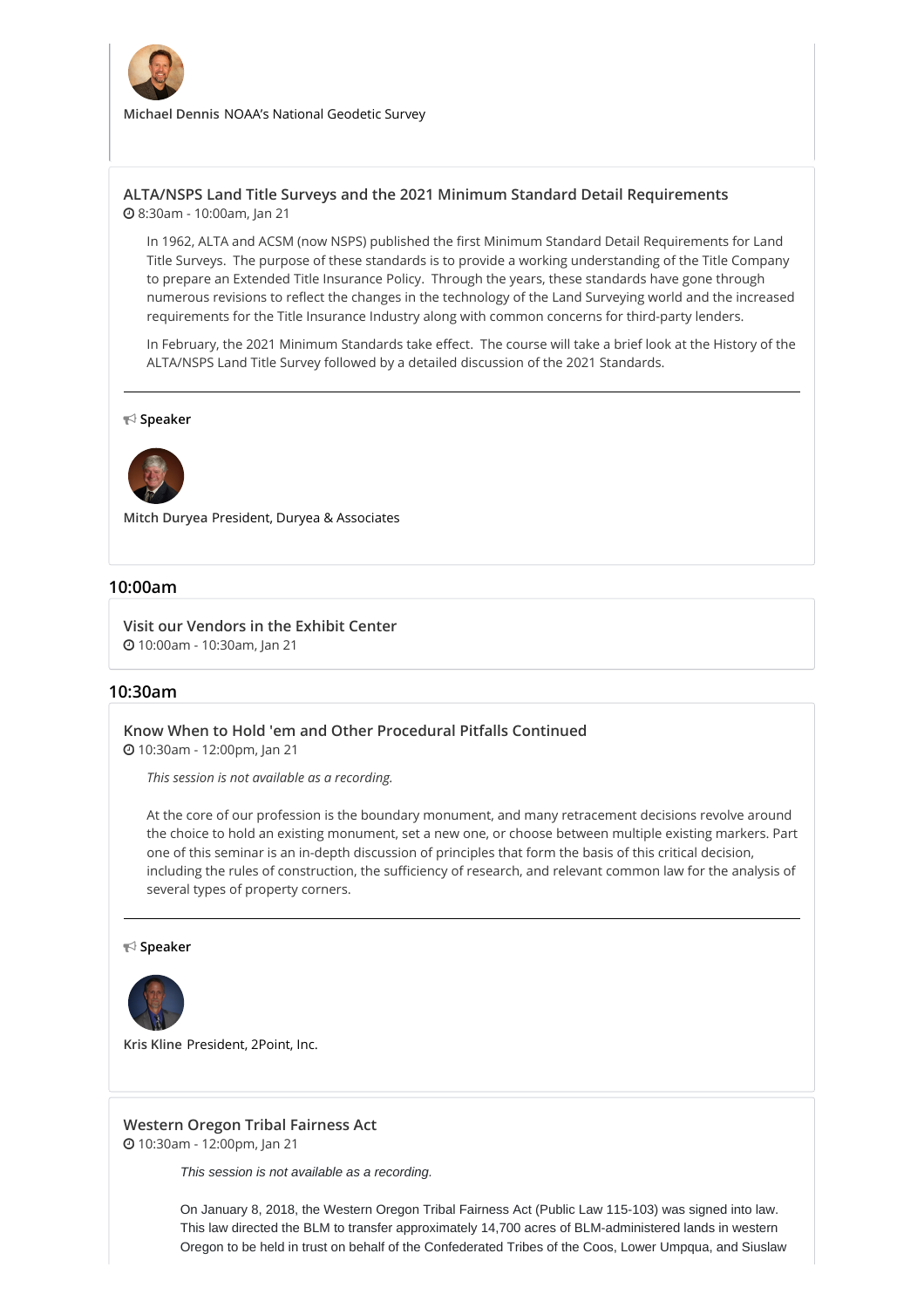Indians (CTCLUSI) and approximately 17,800 acres similarly on behalf of the Cow Creek Band of Umpqua Tribe of Indians (Cow Creek).

In addition to transferring these lands into trust for the Tribes, the law also requires the BLM to identify and convert approximately 32,000 acres of public domain lands to be managed under the Oregon and California Lands (O&C Lands) Act of 1937.

This presentation will highlight the Bureau of Land Management, Oregon Cadastral Survey programs support in legislative development, evaluation of legal land description for the implementation of the act and the management of resources, and the preparation of legal descriptions and maps for filing with Congress.

**Speakers**



**Michael Swanson** BLM



**Mary Hartel** Chief Cadastral Surveyor for Oregon and Washington, Bureau of Land Management

# **The Rotated Town of Dayton and Other Survey [Challenges](https://whova.com/embedded/session/plsoc_202012/1360723/)**

10:30am - 12:00pm, Jan 21

Leonard Rydell, an Engineer who got his surveyor license under the Grandfather clause, will discuss challenging surveys that he has encountered over the years, including problem-solving using different perspectives in the rotated town of Dayton, attempts to decipher early surveys, will a county reset of DLC corners upset 100 years of survey history, what happens when a City GIS finds encroachments, surveying and preparing a land use application for a residential site in the floodway of the Big Nestucca River with an an erroneous encroachment, and a weird experience surveying in a cemetery.

The presentation will include problem-solving, what to do when what should be right is probably wrong, how to look at the same issue from several perspectives along withthe challenge of how to preserve your work so that it is useful (and easy to use) for posterity.

A review of his past presentation in January 2019 on "The Quasi Judicial Responsibiity of Surveyors", on the PLSO web site, will give some introductory material for what will be expanded upon.

#### **Speaker**



**Leonard Rydell** Owner, Engineer, Surveyor, Water Rights Examiner, Rydell Engineering and Surveying

# **12:00pm**

**Enjoy your lunch as you check out the Vendor Center and [Education](https://whova.com/embedded/session/plsoc_202012/1345369/) & Outreach Auction** 12:00pm - 1:30pm, Jan 21

Support our Education & Outreach efforts by bidding in the Silent Auction when you click [here](https://www.charityauctionstoday.com/auctions/PLSO-15227).

#### **1:30pm**

**Boundary Law for the Survey [Technician](https://whova.com/embedded/session/plsoc_202012/1335804/)** 1:30pm - 3:00pm, Jan 21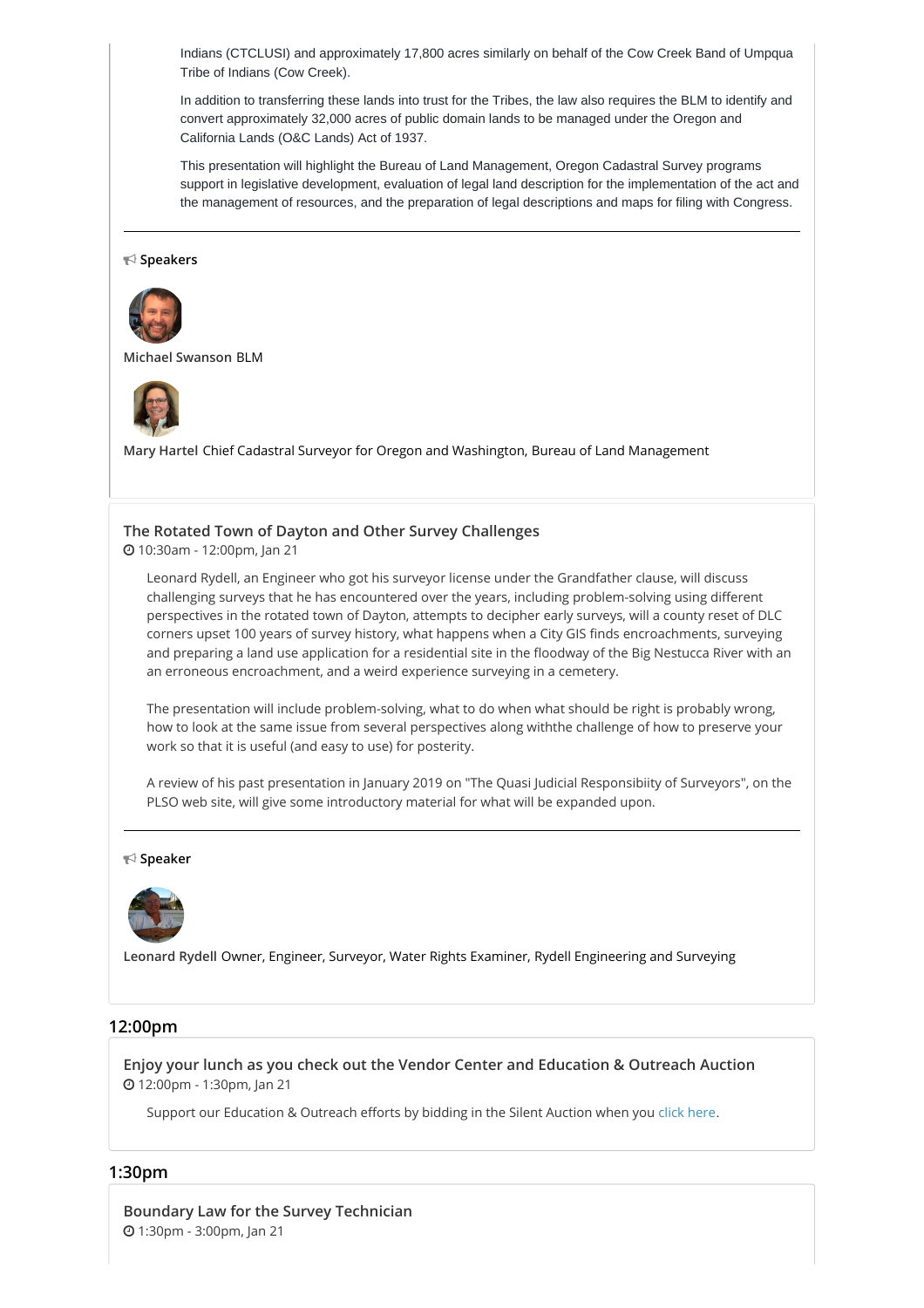Working knowledge of Boundary Control and Legal Practices are paramount to the Professional Land Surveyor. This course will be an introduction to the basic concepts of boundary law in Sequential including a study of the Order of Conflicting Title Elements (Robillard & Wilson, 2013). A presentation of the principles for Simultaneous Conveyances will be presented including the rules for proportioning between found monuments. Sample problems will be presented for the student's further study.

#### **Speaker**



**Mitch Duryea** President, Duryea & Associates

# **Road [Dedications](https://whova.com/embedded/session/plsoc_202012/1337542/) in Oregon**

1:30pm - 3:00pm, Jan 21

To paraphrase "A Treatise on the Law of Roads and Streets; Third Edition" (1911):

"*While a public road exists there is nothing more than a mere suspension of the abutter's rights.*"

Find out what's up with that according to various court cases and Oregon state law.

#### **Speaker**



**Michael Berry** Milestone Land Surveying LLC

#### **The [Surveyor](https://whova.com/embedded/session/plsoc_202012/1348170/) in the Bible**

1:30pm - 3:00pm, Jan 21

This is not a sermon, it is not an evangelistic tent meeting, it isn't even very religious. However, it is looking into the Christian Bible at many of the verses which refer to the practice of surveying. Yes, there will be a bit of spirituality and some may be offended at the very mention of God and the Scriptures.

It is actually more of a history lesson and is designed to encourage those of us who know the importance of the job we do but see the respect for the profession fading.

#### **Speaker**



**William Ham** US Forest Service

# **3:00pm**

**Check out the Vendor Center and [Education](https://whova.com/embedded/session/plsoc_202012/1360567/) & Outreach Auction** 3:00pm - 5:00pm, Jan 21

Support our Education & Outreach efforts by bidding in the Silent Auction when you click [here](https://www.charityauctionstoday.com/auctions/PLSO-15227).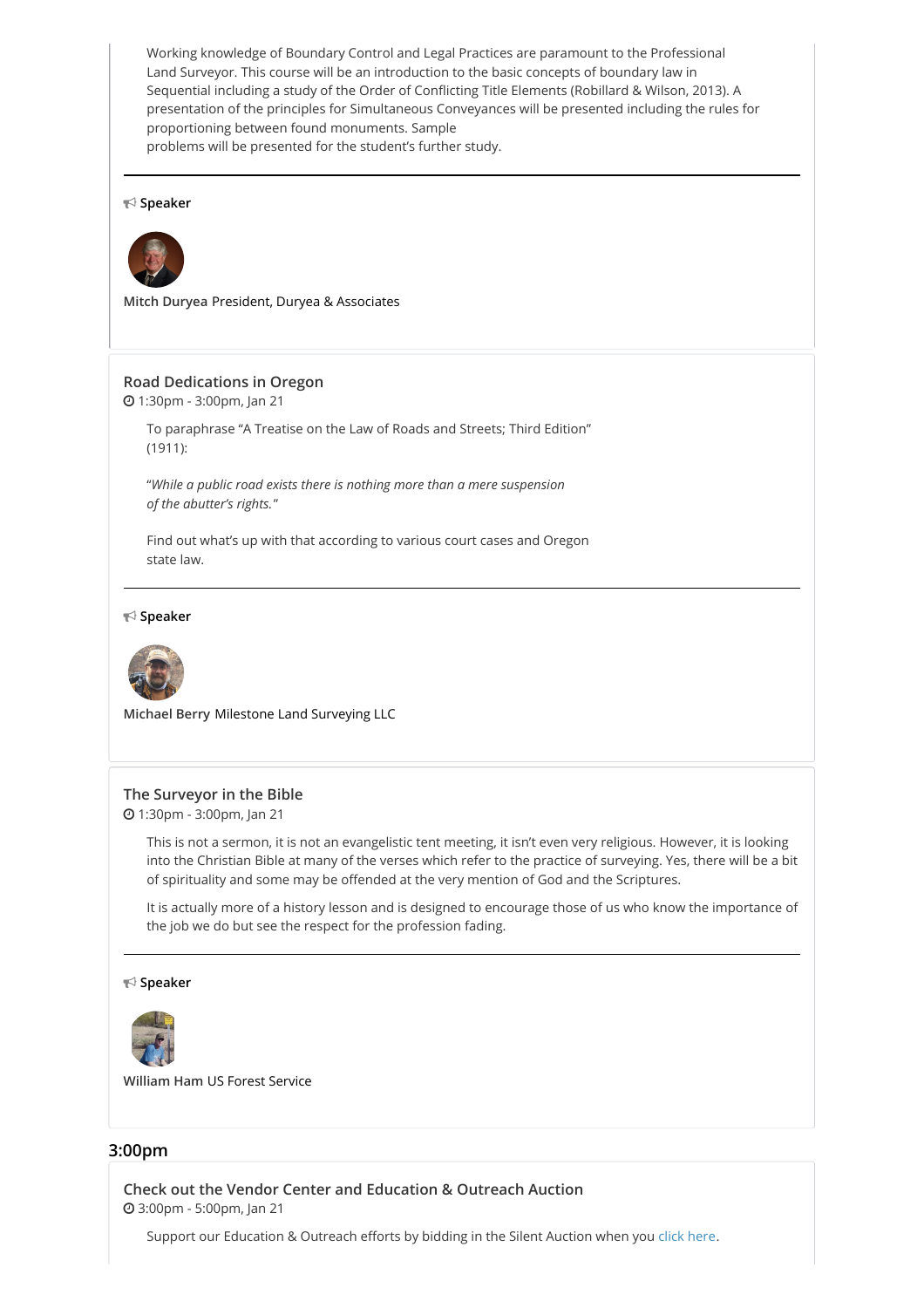# Fri, Jan 22, 2021

# **7:00am**

# **Explore the 2021 PLSO [Conference](https://whova.com/embedded/session/plsoc_202012/1285073/) - a Virtual Experience**

7:00am - 8:00am, Jan 22

Welcome! Take a moment to look around our virtual conference, which includes vendors in the exhibitor center, a community wall for article sharing and discussion, sponsor information, and more!

For helpful tips, be sure to check out the [Attendee](https://whova.com/pages/whova-app-user-guide/) User Guide for information on using the Whova Application.

Aimee McAuliffe and Lori Servin are on hand to assist with questions.

# **8:30am**

**Know When to Hold 'em and Other [Procedural](https://whova.com/embedded/session/plsoc_202012/1327347/) Pitfalls Part 2** 8:30am - 10:00am, Jan 22

*This session is not available as a recording.*

This dynamic course continues from yesterday. Part Two is an overview of adverse possession, prescriptive easements, and quasi easements. Knowledge of these topics will help the surveyor to improve his research and location techniques (both office and field) so as to better serve the client in cases where disputes may arise. Material presented will be specific to the state or states selected by the host society.

#### **Speaker**



**Kris Kline** President, 2Point, Inc.

# **NGS Beta Tool for Obtaining Geodetic [Information](https://whova.com/embedded/session/plsoc_202012/1338554/)**

8:30am - 10:00am, Jan 22

NGS has developed new beta tools for obtaining geodetic information about passive marks in their database. This presentation will highlight some features that may be of interest to GNSS users. The tools provide all of the information about a station in a more user-friendly format. These tools provide various types of information, this presentation will demonstrate how to use the tools and highlight several attributes that will be very useful to users, especially users of leveling-derived and GNSS-derived orthometric heights. These webtools can be very useful to a surveyor planning a survey project and/or providing information to a field reconnaissance team.

#### **Speaker**



**Dave Zilkoski** CEO, Geospatial Solutions by DBZ

**Tale of a Troubled [Township,](https://whova.com/embedded/session/plsoc_202012/1452230/) 1894 -1905** 8:30am - 10:00am, Jan 22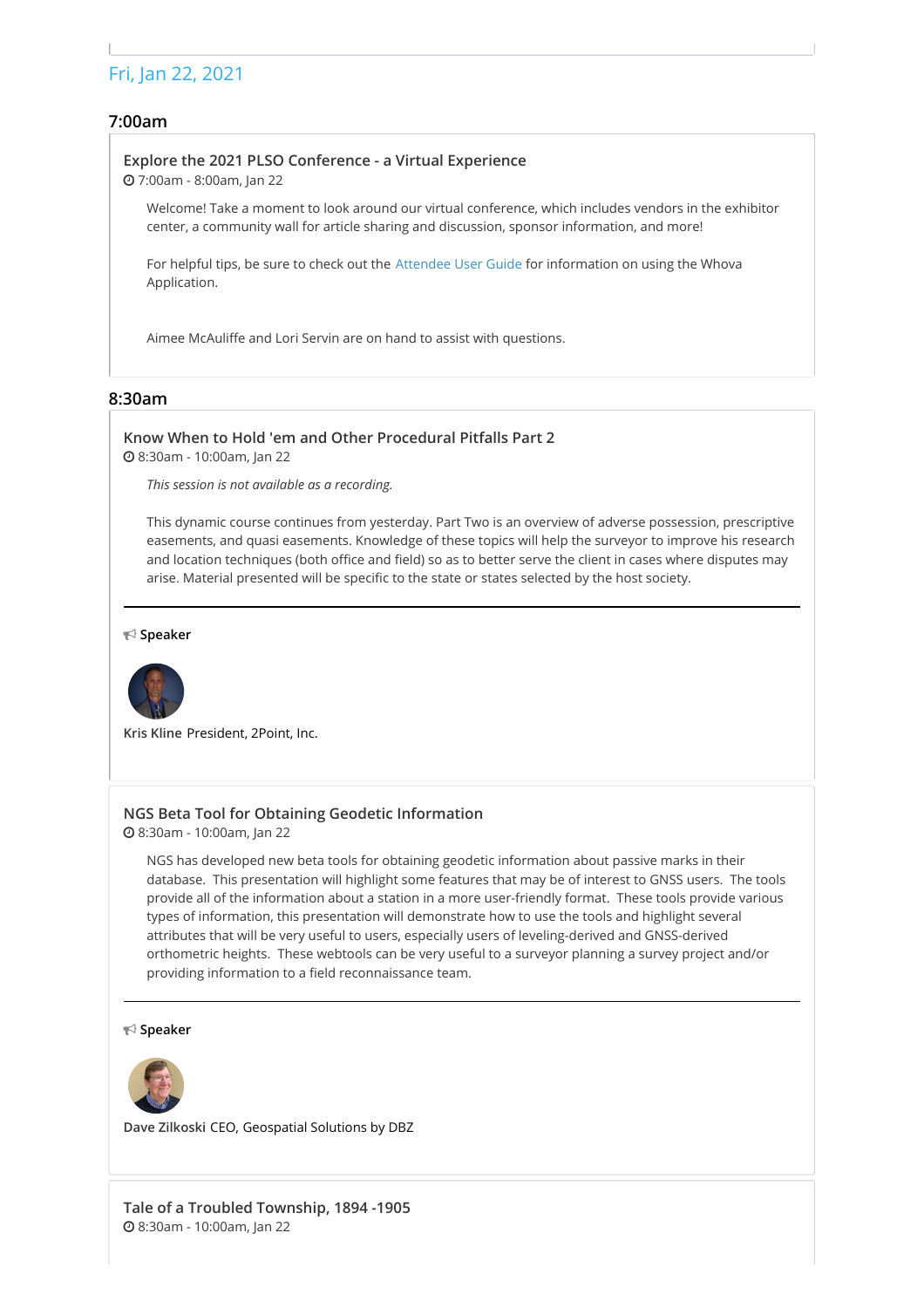Chuck Whitten takes you on the saga of T11S R7E. Beginning with the initial survey in 1894, and GLO Examination in 1895, a "re-survey" in 1896, followed by a year of letter-writing in 1897, a bungled GLO reexam in 1898, more controversy in 1899, and a third GLO exam in 1900 to finally lead to an acceptance of the 1896 re-survey, only to be immediately become the site of a Land Fraud scheme. The saga finally comes to an end on February 1, 1905, with the conviction of Oregon Senator John Mitchell for playing a key role in the scam.

#### **Speaker**



**Chuck Whitten** Chuck

# **10:00am**

**Visit our [Vendors](https://whova.com/embedded/session/plsoc_202012/1327267/) in the Exhibit Center** 10:00am - 10:30am, Jan 22

#### **10:30am**

**Know When to Hold 'em and Other [Procedural](https://whova.com/embedded/session/plsoc_202012/1327349/) Pitfalls** 10:30am - 12:00pm, Jan 22

*This session is not available as a recording.*

This dynamic course continues from yesterday. Part Two is an overview of adverse possession, prescriptive easements, and quasi easements. Knowledge of these topics will help the surveyor to improve his research and location techniques (both office and field) so as to better serve the client in cases where disputes may arise. Material presented will be specific to the state or states selected by the host society.

**Speaker**



**Kris Kline** President, 2Point, Inc.

**Establishing [Requirements,](https://whova.com/embedded/session/plsoc_202012/1418275/) Extracting Metrics, and Evaluating Quality of LiDAR Data** 10:30am - 12:00pm, Jan 22

This presentation aims to show a concise, efficient, and intuitive process for establishing LiDAR project data requirements, incorporating them into project requirements, and assessing the data against those requirements. An overview of LiDAR technology and data uncertainty provides insight into the reasoning behind point cloud and calibrated image data requirements. Methods for assessing the spatial orientation of the data yield a well-documented lineage from the data to network survey control coordinates. Additional methods are presented to assess the fundamental characteristics of point clouds and calibrated images assuring extracted features, measurements and models will meet project requirements. Examples employing TopoDOT® software tools demonstrate the execution of each process. The examples contained herein are predominately for civil infrastructure applications although the methods may be broadly applied in other areas.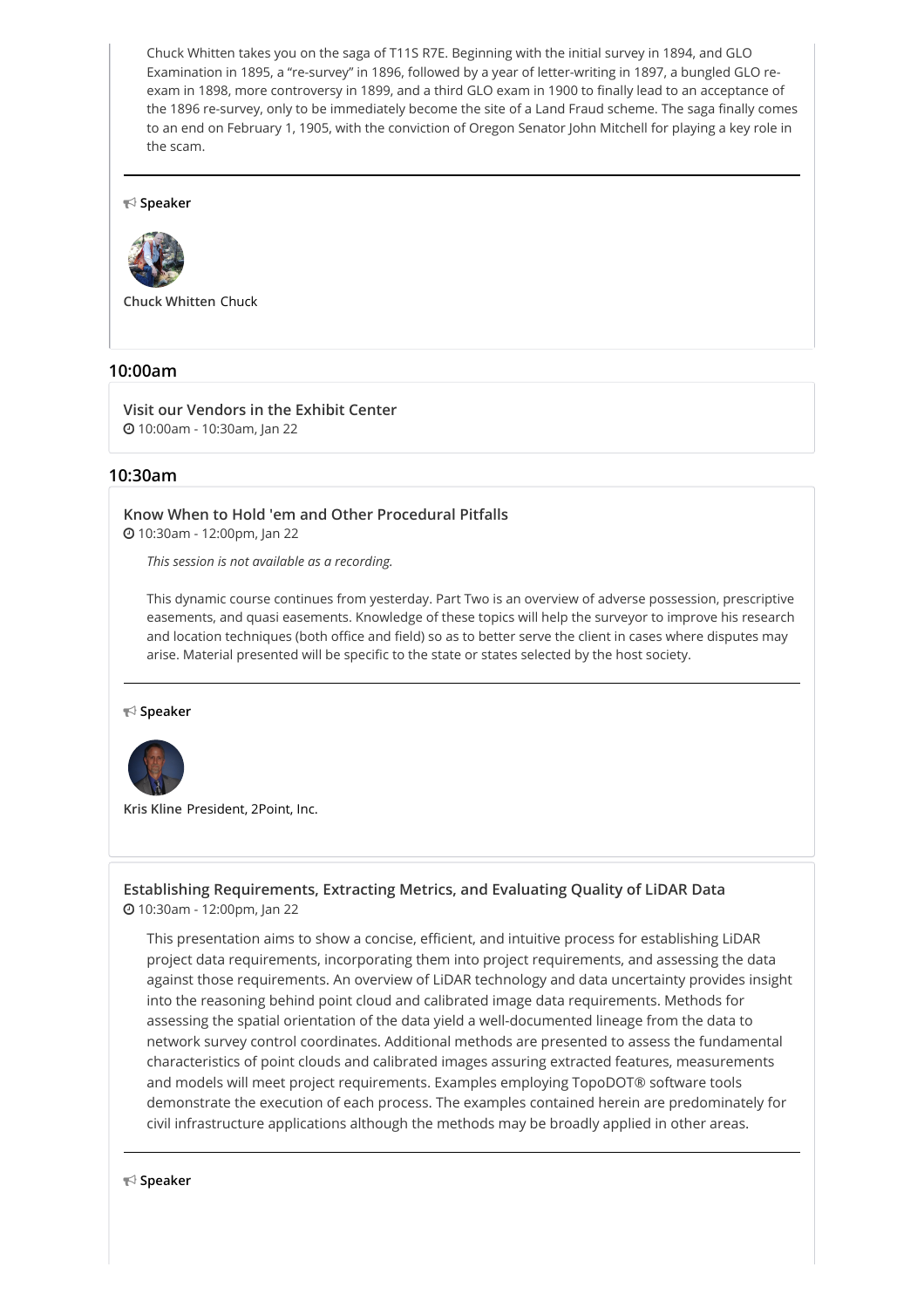

**Mike Cook** Senior Applications Engineer, TopoDOT

# **12:00pm**

**Enjoy your lunch as you check out the Vendor Center and [Education](https://whova.com/embedded/session/plsoc_202012/1345375/) & Outreach Auction** 12:00pm - 1:30pm, Jan 22

Support our Education & Outreach efforts by bidding in the Silent Auction when you click [here](https://www.charityauctionstoday.com/auctions/PLSO-15227).

# **1:30pm**

**Surveying Firms are Under Attack! Risk [Management](https://whova.com/embedded/session/plsoc_202012/1351678/) Solutions for Cyber Liability & Crime** 1:30pm - 3:00pm, Jan 22

Ever wanted to see how easy it is for a cyber hacker to access a system? In this session, we will replay a "live simulation" and discuss Risk Management solutions your firm can initiate, thereby decreasing the likelihood it will happen to you. These are highly recommended and will decrease the breadth of the opportunity on which cybercriminals capitalize on.

2020 demonstrated that Surveying firms and the A/E/C industry as a whole are now both targets of opportunity and targets of choice. We saw continued cybercrime assaults which were frequent and severe. Through COVID-19, week after week firms continued to report claims. These were primarily in two categories: Ransomware and Fraudulent Payment Transfers. Surveying professionals are at risk and we will review what you can do about that in this session.

We will also review claims examples that illustrate the impact of COVID-19, work-from-home, and the exposures firms are facing as a result. Lastly, we will discuss Cyber Liability Insurance and its importance when responding to a cyber breach or a cybercrime attack.

**Speaker**



**Laura Ledbetter** Senior Insurance Broker / Cyber Product Leader, AssuredPartners

#### **Safety Class & Flagging [Procedures](https://whova.com/embedded/session/plsoc_202012/1394263/)** 1:30pm - 3:00pm, Jan 22

**Speakers**



**Justin King** Oregon Dept. of Trans.



**Stacy Robinson Cox** Highway Maintenance Specialist, and Instructor, Oregon Department of Transportation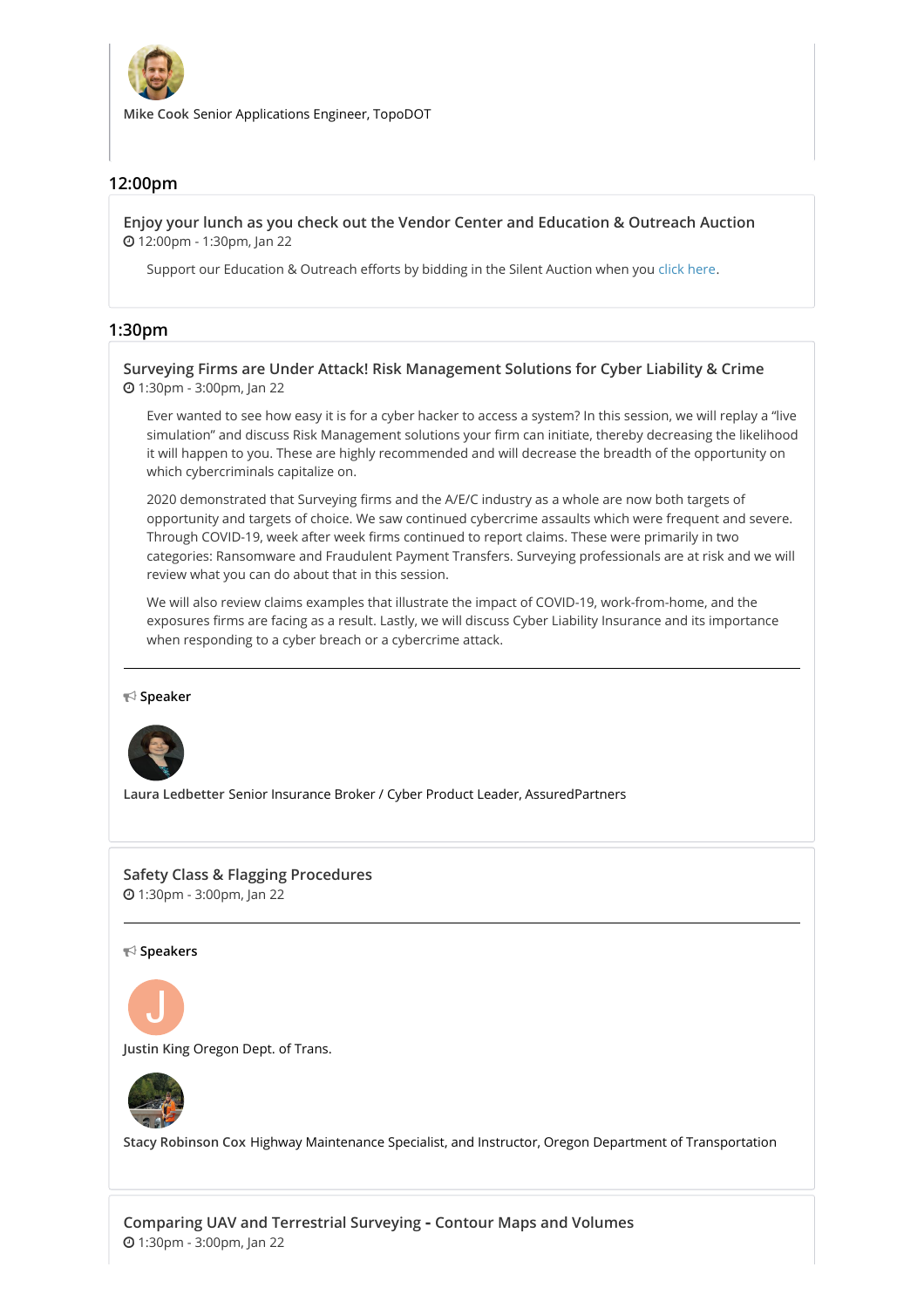When commercial use of UAS or drones became legal in 2016, the OT Geomatics Department obtained an Intel Falcon 8+ drone and Pix4d software.

One of our first questions was determining if products with "Survey grade" accuracy could be generated from drone imagery. A second question was the extent surface vegetation might interfer with creating accurace surface models.

Stockpile volumes, with no surface vegetation to deal with, seemed like a good starting point. Working with Klamath County, a gravel stockpile volume was computed from drone imagery. The stockpile volume was also computed from reflectorless total station observations, and from terrestrial laser scanner observations. A comparison of these volumes will be discussed (last year, the terrestrial data wasn't available).

Comparing 1-foot contour maps created from RTK GNSS observations and drone imagery, in areas with varying surface vegetation, will also be discussed.

Experience and comments on the Pix4d software image processing software.

**Speaker**



**Jack Walker** Professor of Geomatics, Oregon Tech Geomatics Department

#### **3:00pm**

**Check out the Vendor Center and [Education](https://whova.com/embedded/session/plsoc_202012/1360568/) & Outreach Auction** 3:00pm - 5:00pm, Jan 22

Support our Education & Outreach efforts by bidding in the Silent Auction when you click [here](https://www.charityauctionstoday.com/auctions/PLSO-15227).

# Sat, Jan 23, 2021

#### **9:00am**

#### **[Education](https://whova.com/embedded/session/plsoc_202012/1348055/) & Outreach Silent Auction**

9:00am - 5:00pm, Jan 23

Support our Education & Outreach efforts by bidding in the Silent Auction when you click [here](https://www.charityauctionstoday.com/auctions/PLSO-15227).

# Sun, Jan 24, 2021

### **9:00am**

#### **[Education](https://whova.com/embedded/session/plsoc_202012/1348056/) & Outreach Silent Auction** 9:00am - 5:00pm, Jan 24

Support our Education & Outreach efforts by bidding in the Silent Auction when you click [here](https://www.charityauctionstoday.com/auctions/PLSO-15227).

# Mon, Jan 25, 2021

# **9:00am**

**Check out the Vendor Center and [Education](https://whova.com/embedded/session/plsoc_202012/1348057/) & Outreach Silent Auction** 9:00am - 5:00pm, Jan 25

Support our Education & Outreach efforts by bidding in the Silent Auction when you click [here](https://www.charityauctionstoday.com/auctions/PLSO-15227).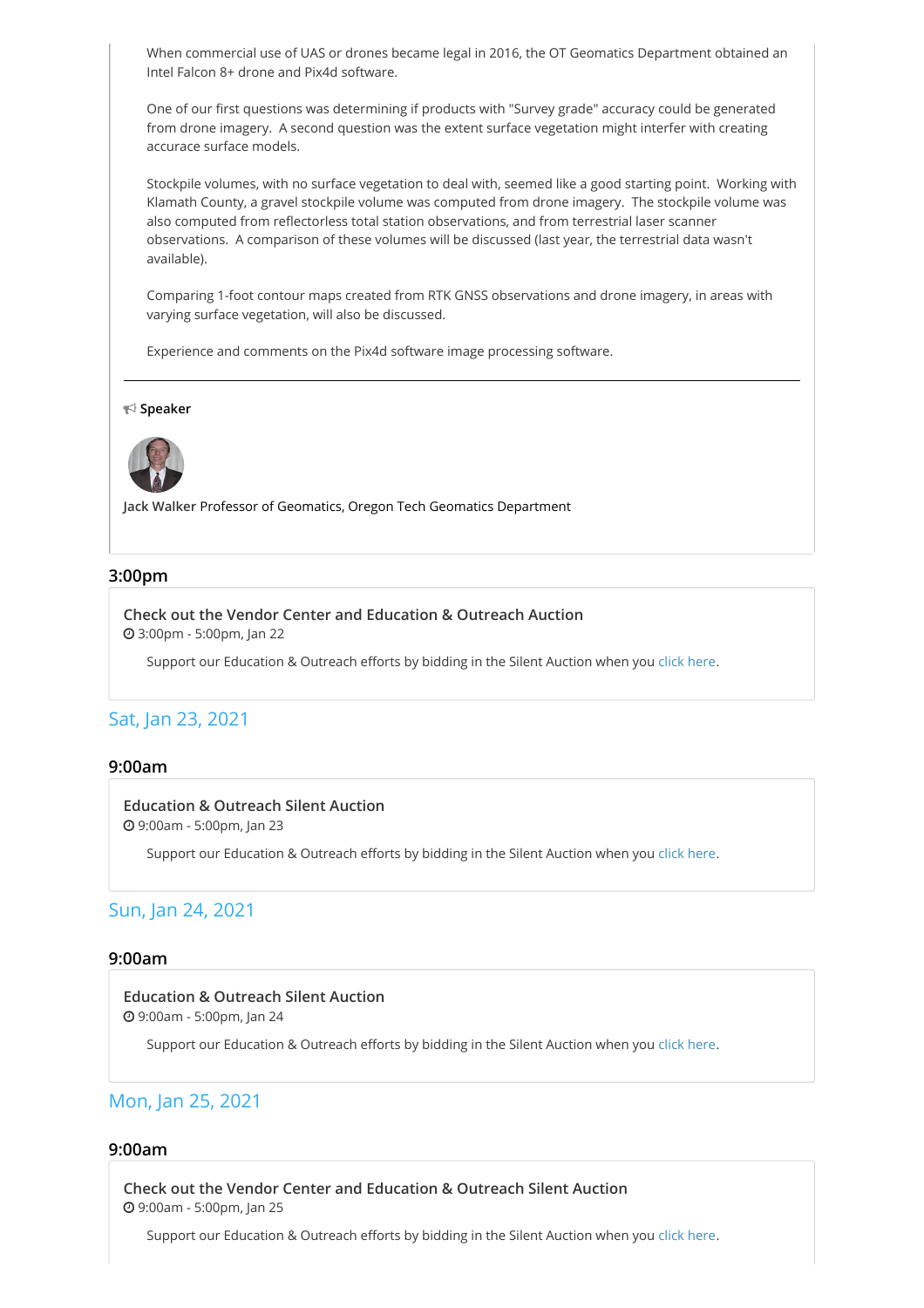# Tue, Jan 26, 2021

# **9:00am**

#### **Check out the Vendor Center and [Education](https://whova.com/embedded/session/plsoc_202012/1348058/) & Outreach Silent Auction** 9:00am - 5:00pm, Jan 26

Support our Education & Outreach efforts by bidding in the Silent Auction when you click [here](https://www.charityauctionstoday.com/auctions/PLSO-15227).

# **11:30am**

**The Rotated Town of Dayton and Other Survey [Challenges](https://whova.com/embedded/session/plsoc_202012/1463166/)** 11:30am - 1:00pm, Jan 26

SEE JAN 21 SESSION FOR [RECORDING](https://whova.com/portal/webapp/plsoc_202012/Agenda/1360723)

Leonard Rydell, an Engineer who got his surveyor license under the Grandfather clause, will discuss challenging surveys that he has encountered over the years, including problem-solving using different perspectives in the rotated town of Dayton, attempts to decipher early surveys, will a county reset of DLC corners upset 100 years of survey history, what happens when a City GIS finds encroachments, surveying and preparing a land-use application for a residential site in the floodway of the Big Nestucca River with an an erroneous encroachment, and a weird experience surveying in a cemetery.

The presentation will include problem-solving, what to do when what should be right is probably wrong, how to look at the same issue from several perspectives along with the challenge of how to preserve your work so that it is useful (and easy to use) for posterity.

A review of his past presentation in January 2019 on "The Quasi Judicial Responsibility of Surveyors", on the PLSO web site, will give some introductory material for what will be expanded upon.

**Speaker**



**Leonard Rydell** Owner, Engineer, Surveyor, Water Rights Examiner, Rydell Engineering and Surveying

# Wed, Jan 27, 2021

#### **3:30pm**

**KPFF - Careers in Land [Surveying](https://whova.com/embedded/session/plsoc_202012/1338585/)** 3:30pm - 3:30pm, Jan 27

Thank you to KPFF for being a Gold [Sponsor](https://whova.com/portal/webapp/plsoc_202012/sponsors/43662/) of the PLSO Conference!

Check out their Careers in Land Surveying video below...

#### **4:30pm**

**Annual Meeting and Awards [Announcements](https://whova.com/embedded/session/plsoc_202012/1326146/)** 4:30pm - 5:30pm, Jan 27

#### **5:30pm**

**Check out the Vendor Center and [Education](https://whova.com/embedded/session/plsoc_202012/1345413/) & Outreach Silent Auction** 5:30pm - 7:30pm, Jan 27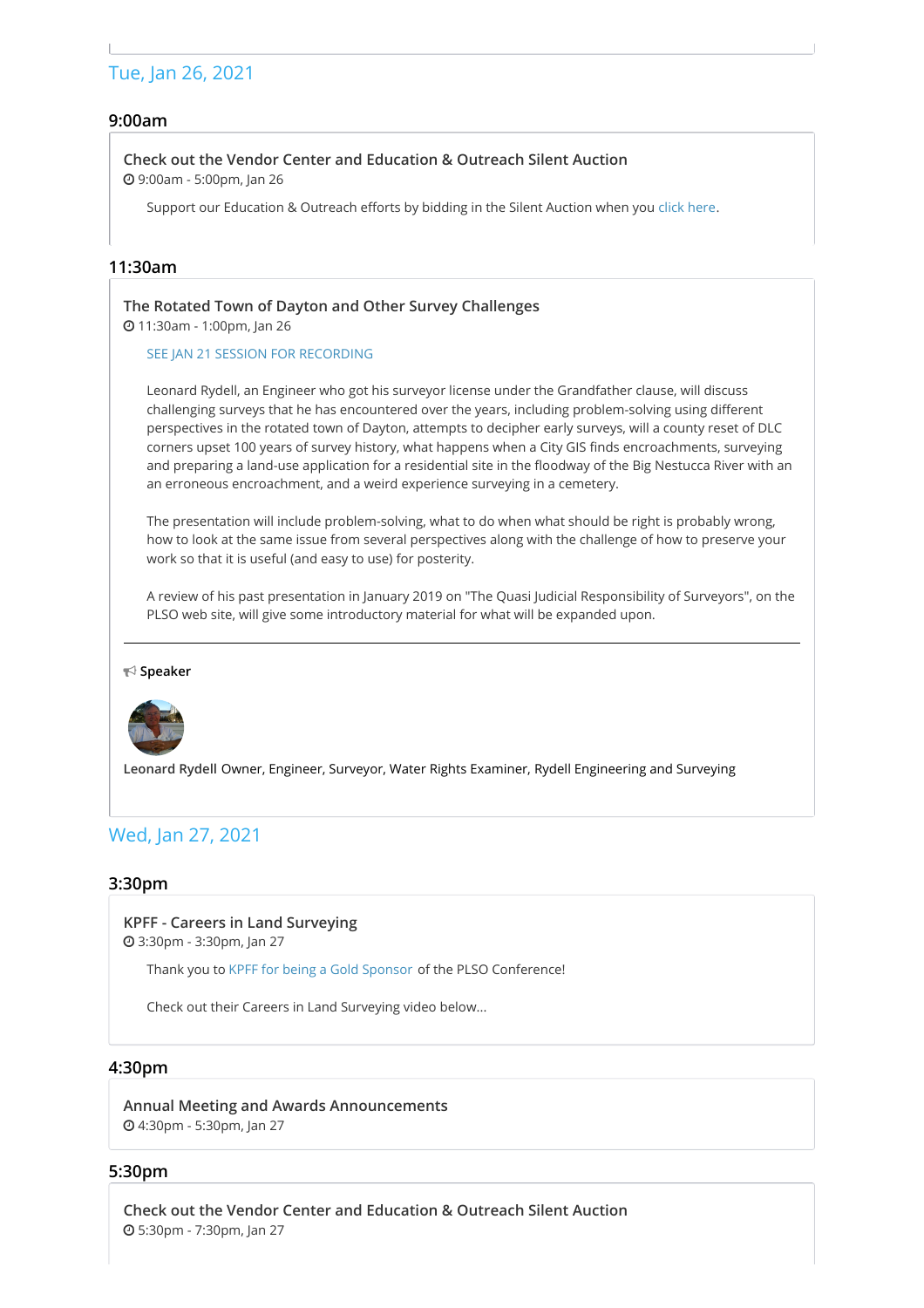# Thu, Jan 28, 2021

# **7:30am**

#### **Explore the 2021 PLSO [Conference](https://whova.com/embedded/session/plsoc_202012/1338579/) - a Virtual Experience**

7:30am - 8:30am, Jan 28

Welcome! Take a moment to look around our virtual conference, which includes vendors in the exhibitor center, a community wall for article sharing and discussion, sponsor information, and more!

For helpful tips, be sure to check out the [Attendee](https://whova.com/pages/whova-app-user-guide/) User Guide for information on using the Whova Application.

Aimee McAuliffe and Lori Servin are on hand to assist with questions.

#### **8:30am**

#### **Courtroom [Preparation](https://whova.com/embedded/session/plsoc_202012/1332736/) and Testimony Continued** 8:30am - 10:00am, Jan 28

This session is not available via recording.

Courtroom testimony is one of the most difficult responsibilities that a professional surveyor can assume. The student will follow the entire process from the initial client contact to the courtroom. Methods of collecting, preserving, and presenting evidence will be discussed, along with depositions and preparation for testimony. Courtroom demeanor and presentation skills will be addressed, along with tips for enhancing your professional appearance and danger signs to watch for in cross-examination. Aspects of concise communications with your client and attorney, opposing attorneys, and the judge and jury will be discussed. This course may also include case studies from the jurisdiction where the class is held.

**Speaker**



**Kris Kline** President, 2Point, Inc.

#### **Field to Finish in [Carlson](https://whova.com/embedded/session/plsoc_202012/1338537/) Survey**

8:30am - 10:00am, Jan 28

Field to Finish is widely regarded as one of the most powerful tools in Carlson Survey. In this class, you will learn how Field to Finish can save you countless hours. Not only will you see what it is capable of when fully implemented, but we will also walk through the step by step process of setting it up from scratch so you can take advantage of it in your organization to organize points as well as draw both 2D and 3D linework automatically.

**Speaker**



**Rick Ellis** President, Cadapult Software Solutions, Inc.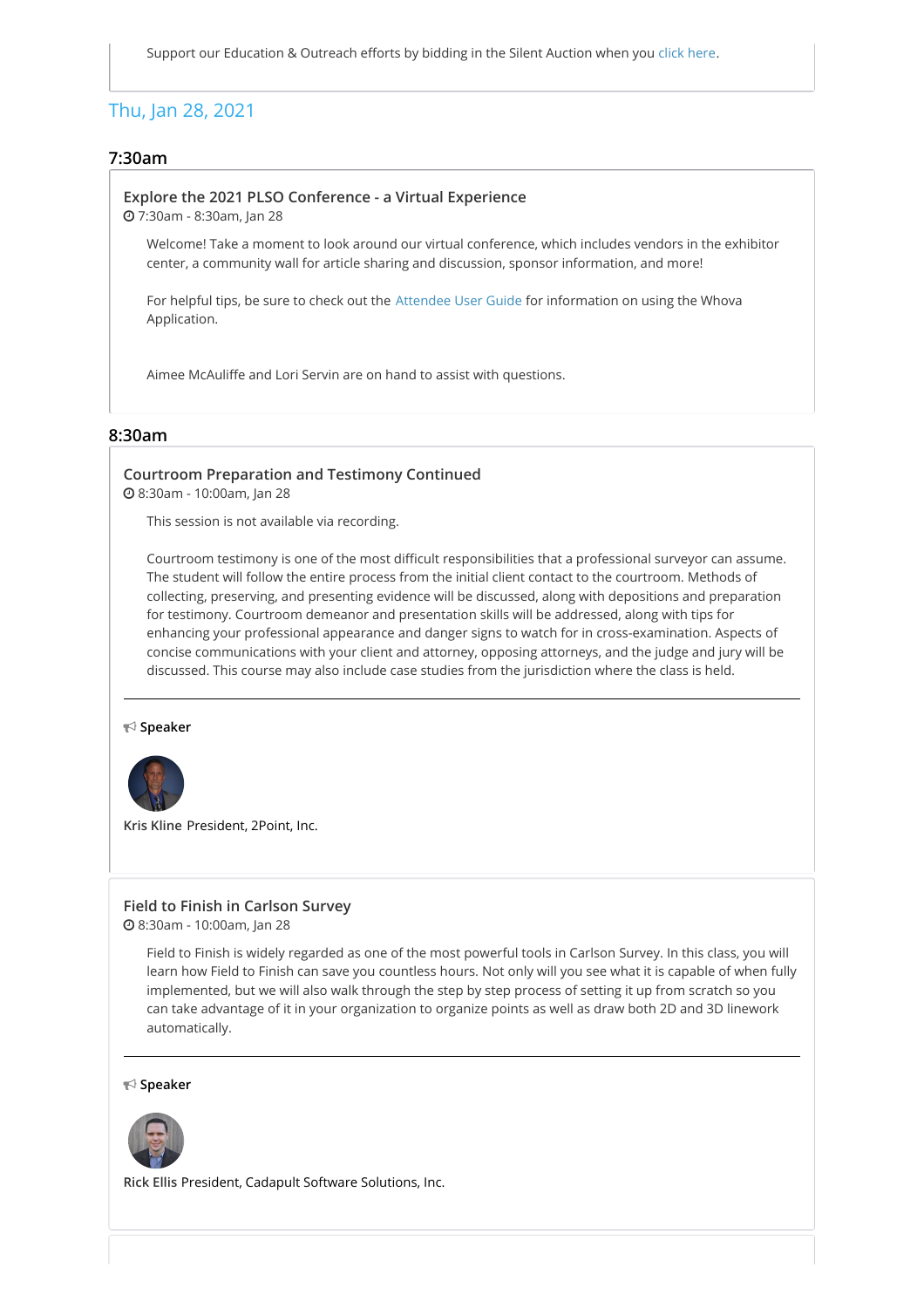# **[National](https://whova.com/embedded/session/plsoc_202012/1362798/) Update by NSPS**

8:30am - 10:00am, Jan 28

NSPS Executive Director Curt Sumner will provide an update on NSPS called "Curt's Clips." NSPS Registered Lobbyist John "JB" Byrd will provide a recap of Federal issues and an outlook for the 117th Congress.

#### **Speakers**



**John Byrd** National Society for Professional Surveyors (NSPS)



**Curt Sumner** Executive Director, NSPS

#### **10:30am**

# **Courtroom [Preparation](https://whova.com/embedded/session/plsoc_202012/1332739/) and Testimony Continued**

10:30am - 12:00pm, Jan 28

This session is not available via recording.

Courtroom testimony is one of the most difficult responsibilities that a professional surveyor can assume. The student will follow the entire process from the initial client contact to the courtroom. Methods of collecting, preserving, and presenting evidence will be discussed, along with depositions and preparation for testimony. Courtroom demeanor and presentation skills will be addressed, along with tips for enhancing your professional appearance and danger signs to watch for in cross-examination. Aspects of concise communications with your client and attorney, opposing attorneys, and the judge and jury will be discussed. This course may also include case studies from the jurisdiction where the class is held.

#### **Speaker**



**Kris Kline** President, 2Point, Inc.

#### **[Carlson](https://whova.com/embedded/session/plsoc_202012/1338541/) Survey Tips and Tricks**

10:30am - 12:00pm, Jan 28

Sometimes it's the little things that can make all the difference. In this class, we will look at a list of tips and tricks ranging from common to obscure that can make you more productive and boost your ability to meet project deadlines. From importing Imagery, Google Earth, and GIS Data, to automating your labeling and much more; this is a fast-paced, fun class, where everyone will find something new to save time and make their drawing life easier.

**Speaker**



**Rick Ellis** President, Cadapult Software Solutions, Inc.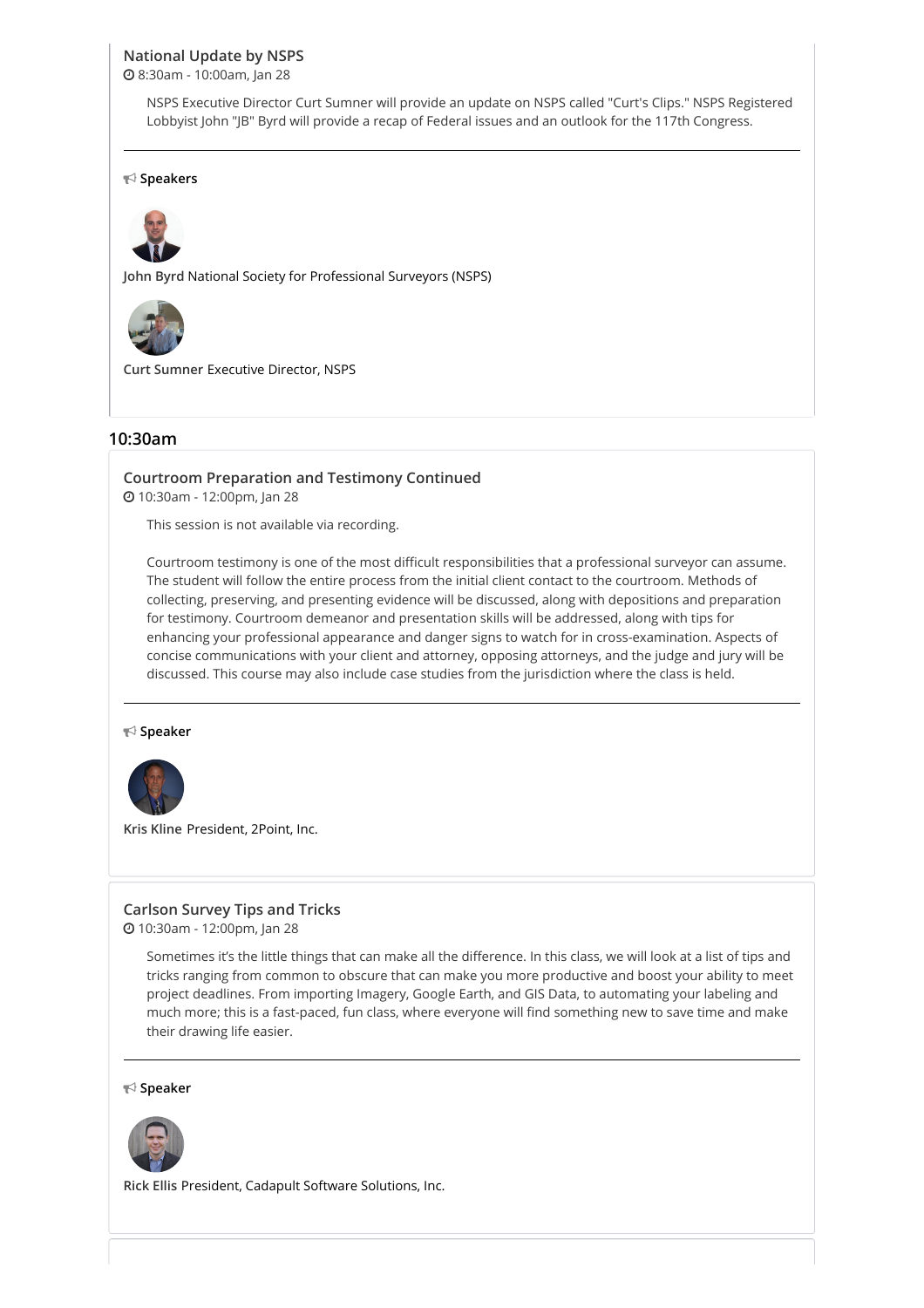# **The Original Estate [Partitions](https://whova.com/embedded/session/plsoc_202012/1344888/) of Donation Land Claims**

10:30am - 12:00pm, Jan 28

Oregon's donation land claims provided land to thousands of settlers in the mid-1800s. But what happened to the land once the original settlers had died and passed it on to the 2nd generation? ORS 105.205 provides clues to little-known survey records that are still useful today. Based on a 2013 article in *The Oregon Surveyor*.

**Speaker**



**Andrew Plett** S&F Land Services

#### **12:00pm**

**Enjoy your lunch as you check out the Vendor Center and [Education](https://whova.com/embedded/session/plsoc_202012/1345434/) & Outreach Auction** 12:00pm - 1:30pm, Jan 28

Support our Education & Outreach efforts by bidding in the Silent Auction when you click [here](https://www.charityauctionstoday.com/auctions/PLSO-15227).

#### **1:30pm**

#### **Waterway Ownership & Water [Boundaries](https://whova.com/embedded/session/plsoc_202012/1360566/)**

1:30pm - 3:00pm, Jan 28

Attorney Jennie Bricker will give an overview of the laws affecting water boundary movement and ownership of the bed and banks of lakes and rivers, with specific case studies and a focus on recent Oregon Supreme Court decisions about the public trust doctrine. She will talk about property boundaries that are defined by water and will explain the doctrine of title navigability and how it determines state versus private ownership.

#### **Speaker**



**Jennie Bricker** Owner, Land Shore Water Legal Services, LLC

#### **A Road Trip with the Lost [Surveyors](https://whova.com/embedded/session/plsoc_202012/1351005/) of Oregon**

1:30pm - 3:30pm, Jan 28

In the spirit of the last year, this seminar will take a virtual road trip around Oregon and explore surveying's contributions to the names and history of the state of Oregon. The material will draw from the Lost Surveyor column published bi-monthly in *The Oregon Surveyor*.

#### **Speaker**



**Pat Gaylord** David Evans and Associates Inc.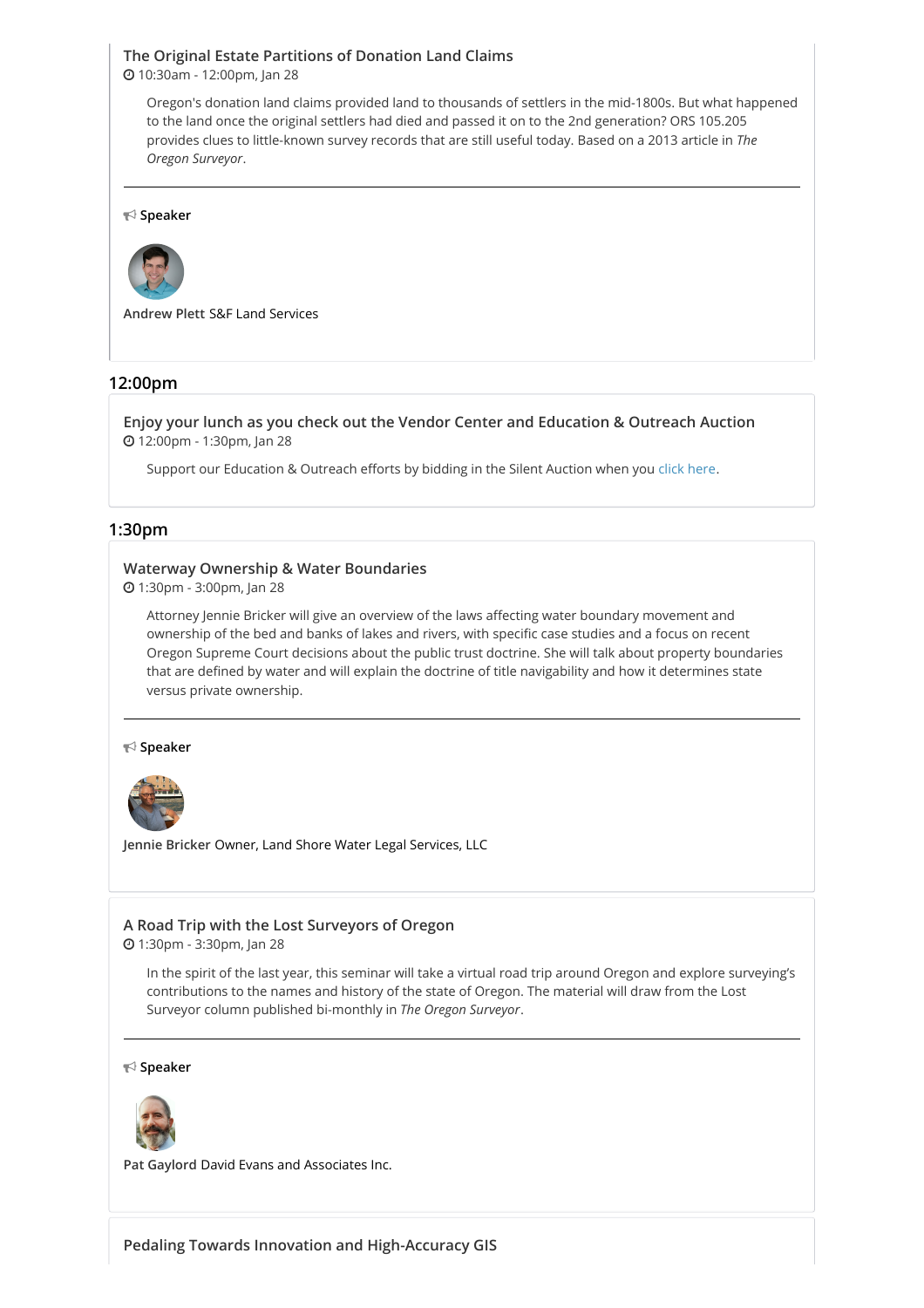#### 1:30pm - 3:00pm, Jan 28

The digital map has revolutionized the ease with which we use spatial data, whether it be in cars, walking, or on a bike! It has completely changed industries such as map publishing, car navigation and tracking, real estate, and even world travel. To keep pace, jurisdictions must further rely on GIS technology to organize and present their data. An accurate GIS helps city staff make critical decisions, not only for preventative maintenance but especially when new construction requires the knowledge of exactly where existing infrastructure is. Satellite-based positioning systems and modern GNSS technologies provide a viable solution for managing an accurate GIS.

The historical method for gathering field points required well-trained survey crews using expensive equipment. Individual users embraced the technology, but the cost and logistics of processing the data proved challenging. Lower costs and ease of use of GNSS technology is changing the way GIS users collect and manage geographic data. ESRI has recognized this trend to improve the spatial quality of existing data with ESRI tools such as ArcGIS Online and ESRI Collector for ArcGIS software. Using RTK GNSS technology, like the Bad Elf Flex, lesser skilled users can collect data faster, cheaper, and more accurately.

As the reliance upon GIS continues to grow every day, innovative solutions solve the spatial issues facing jurisdictions across the country. As we strive to improve our GIS data, GNSS accuracy is a critical component of making better-informed decisions. Innovative solutions like BikeRAC (see image) by Arizona-based Engineering Mapping Solutions (EMS) enable municipalities to quickly, confidently, and eco-consciously collect mass amounts of spatial data. Using novel GNSS solutions like BikeRAC, coupled with Esri ArcGIS, will ultimately determine the success of future organizations and GIS stakeholders for years to come.

Earlier this year, the Town of Cave Creek Arizona engaged EMS to use their BikeRAC solution to canvas their entire service area collecting centimeter-accurate GPS points. This includes fire hydrants, sewer manholes, valves, meters, and any visible features that assist in the GIS update. Especially helpful are the previous Blue Stake (call before you dig) locations. The ESRI Collector for ArcGIS application facilitates the collection of Blue Stake locations and optional pictures. In the office, the GIS technician can leverage the collected information as part of the update process. EMS also correlates the utility billing information with the meters in the field and where discrepancies arise, they deploy Town staff to resolve them. At the rate of approximately 3 centerline miles per hour, EMS collects on average 80 GPS points per hour. In a town like Cave Creek that has limited documentation on older infrastructure, this level of highly accurate information is proving invaluable in the effort to build a GIS that truly represents grounded truth.

#### **Speakers**



**Nikolas Smilovsky** Director of GIS Solutions / Faculty, Bad Elf, LLC / Arizona State University



**Phil Ponce** Owner and Vice President, Engineering Mapping Solutions

# **3:00pm**

**Check out the Vendor Center and [Education](https://whova.com/embedded/session/plsoc_202012/1360569/) & Outreach Auction** 3:00pm - 5:00pm, Jan 28

Support our Education & Outreach efforts by bidding in the Silent Auction when you click [here](https://www.charityauctionstoday.com/auctions/PLSO-15227).

**Surveying & [Geomatics](https://whova.com/embedded/session/plsoc_202012/1461705/) at David Evans and Associates**

3:00pm - 5:00pm, Jan 28

Thank you to David Evans & [Associates](https://whova.com/portal/webapp/plsoc_202012/sponsors/42328/) for being a Gold Sponsor of the Conference!

**Speaker**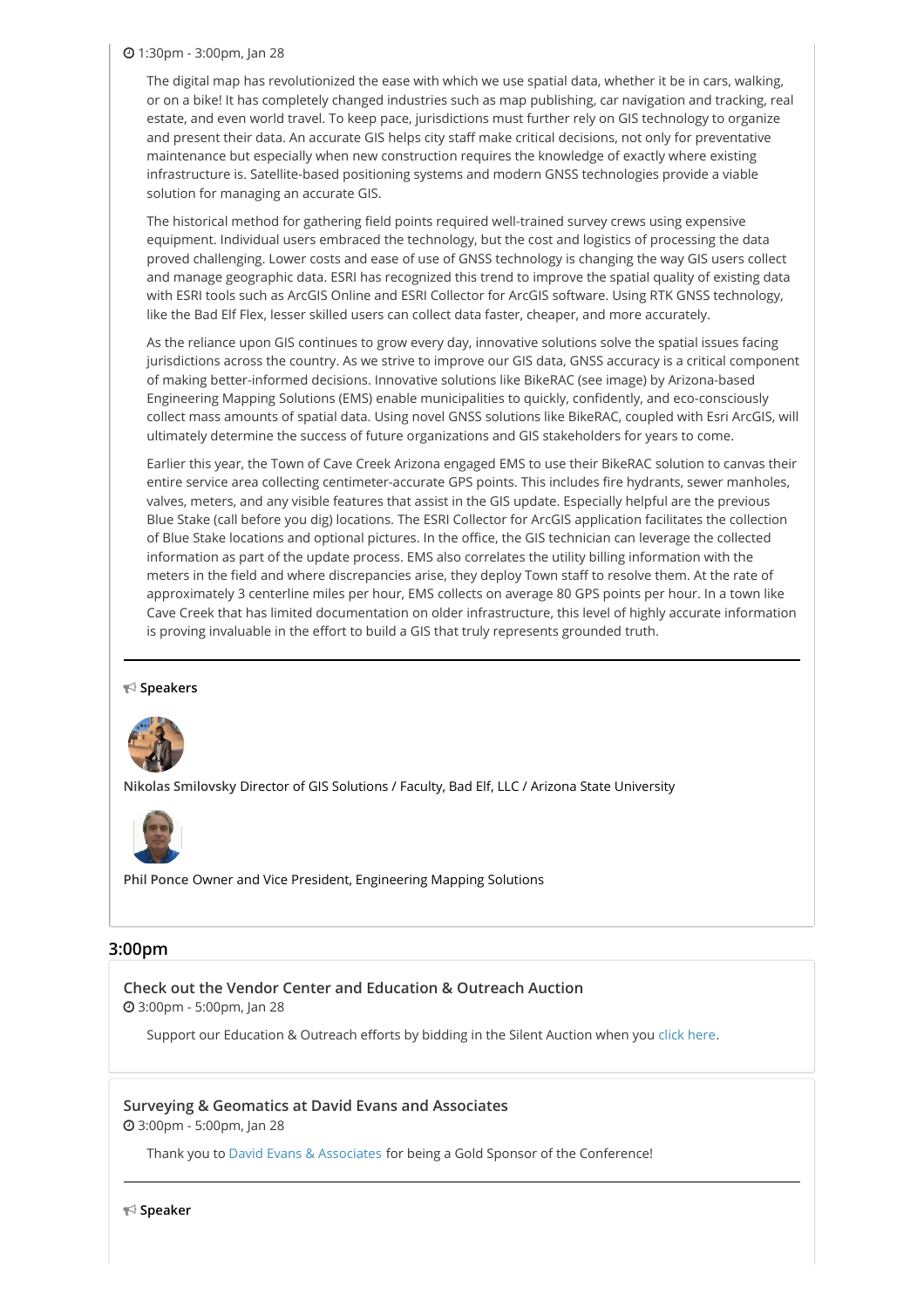

**Pat Gaylord** David Evans and Associates Inc.

# Fri, Jan 29, 2021

# **7:30am**

**Explore the 2021 PLSO [Conference](https://whova.com/embedded/session/plsoc_202012/1338582/) - a Virtual Experience**

7:30am - 8:30am, Jan 29

Welcome! Take a moment to look around our virtual conference, which includes vendors in the exhibitor center, a community wall for article sharing and discussion, sponsor information, and more!

For helpful tips, be sure to check out the [Attendee](https://whova.com/pages/whova-app-user-guide/) User Guide for information on using the Whova Application.

Aimee McAuliffe and Lori Servin are on hand to assist with questions.

# **8:30am**

#### **Ethics, [Professionalism,](https://whova.com/embedded/session/plsoc_202012/1327350/) and the Courts**

8:30am - 10:00am, Jan 29

This ethics course focuses on professional behavior from the perspective of court decisions. The class includes real-life examples where surveyors' behavior has been analyzed and critiqued by judges across the country. It also includes relevant segments from local standards of practice and codes of ethics.

**Speaker**



**Kris Kline** President, 2Point, Inc.

#### **Field to [Finish](https://whova.com/embedded/session/plsoc_202012/1338542/) in Civil 3D**

8:30am - 10:00am, Jan 29

This class will explore the setup and implementation of Field to Finish in Civil 3D. You will learn about working with Description Keys, Figures, Styles, Point Groups, the Survey database, and much more. This class will discuss some practical examples and help you implement this powerful, time-saving feature in your office.

**Speaker**



**Rick Ellis** President, Cadapult Software Solutions, Inc.

**Case Law Every Land [Surveyor](https://whova.com/embedded/session/plsoc_202012/1418347/) Should Know** 8:30am - 10:00am, Jan 29

Boundary surveys and how we conduct them are generally guided by case law. To perform boundary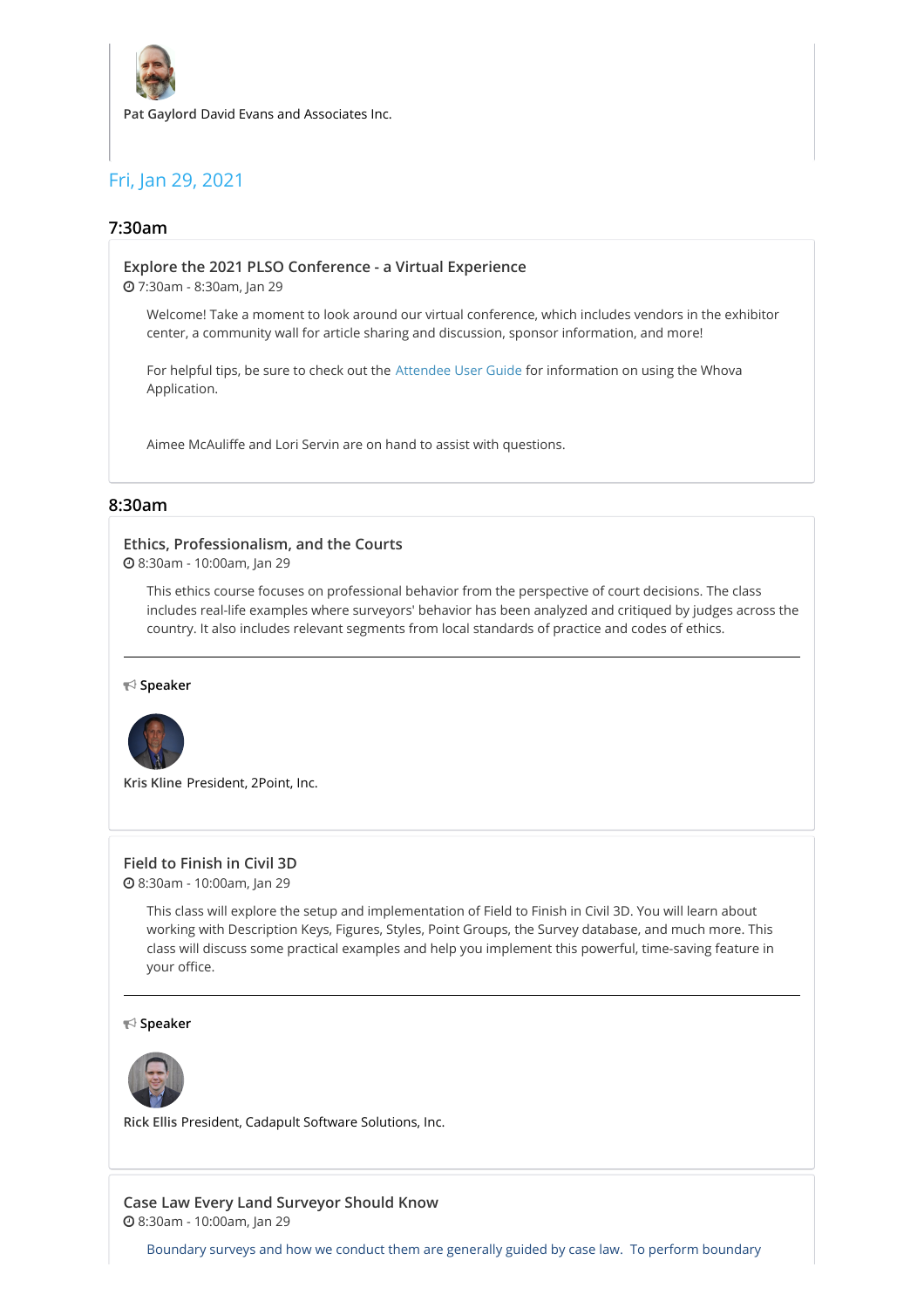surveys correctly, we need to know how the courts have interpreted the evidence and ruled on boundary problems in the past. In this presentation, we will review examples of historic case law that form the foundation of our profession and how we can locate case law relevant to today's problems.

**Speaker**



**Mason Marker** Oregon Tech

# **10:30am**

# **Civil 3D Template Creation and Data [Organization](https://whova.com/embedded/session/plsoc_202012/1338543/)**

10:30am - 12:00pm, Jan 29

Creating a good Civil 3D drawing template is one of the most important things you can do to make Civil 3D easier to use and realize the productivity the program promises. At the same time, creating a good template can be one of the most frustrating and challenging things you do in Civil 3D. This class will cover the fundamentals of creating your template and discuss the different approaches that you can take. Styles are a big part of your template so we will discuss different ways to create and manage them. We will also look at specific, real-world examples that range from common display needs to advanced labeling and expressions. In addition to your template, a good plan for data organization in your projects is another key to successfully using Civil 3D. This class will cover the use of Xrefs and Data Shortcuts, explaining their differences and showing you how to use them both at the correct time and task. This class is a great place to get new ideas and ask questions about styles that you have always wanted to ask.

#### **Speaker**



**Rick Ellis** President, Cadapult Software Solutions, Inc.

# **How to Navigate Floodplain Management and Insurance [Requirements](https://whova.com/embedded/session/plsoc_202012/1356194/) and Complete FEMA Elevation Certificates**

10:30am - 12:00pm, Jan 29

This session will provide an overview of the FEMA and Oregon floodplain management requirements that local surveyors need to be aware of. It will also include a brief review of the current information regarding proposed changes to the National Flood Insurance Program (NFIP). As well as, a detailed run-through of the steps and data required for successfully completing a FEMA Elevation Certificate.

#### **Speakers**



**Celinda Adair** National Flood Insurance Program (NFIP) Coordinator, Oregon Department of Land Conservation and Development



**Mitch Paine** Floodplain Management Specialist, FEMA Region 10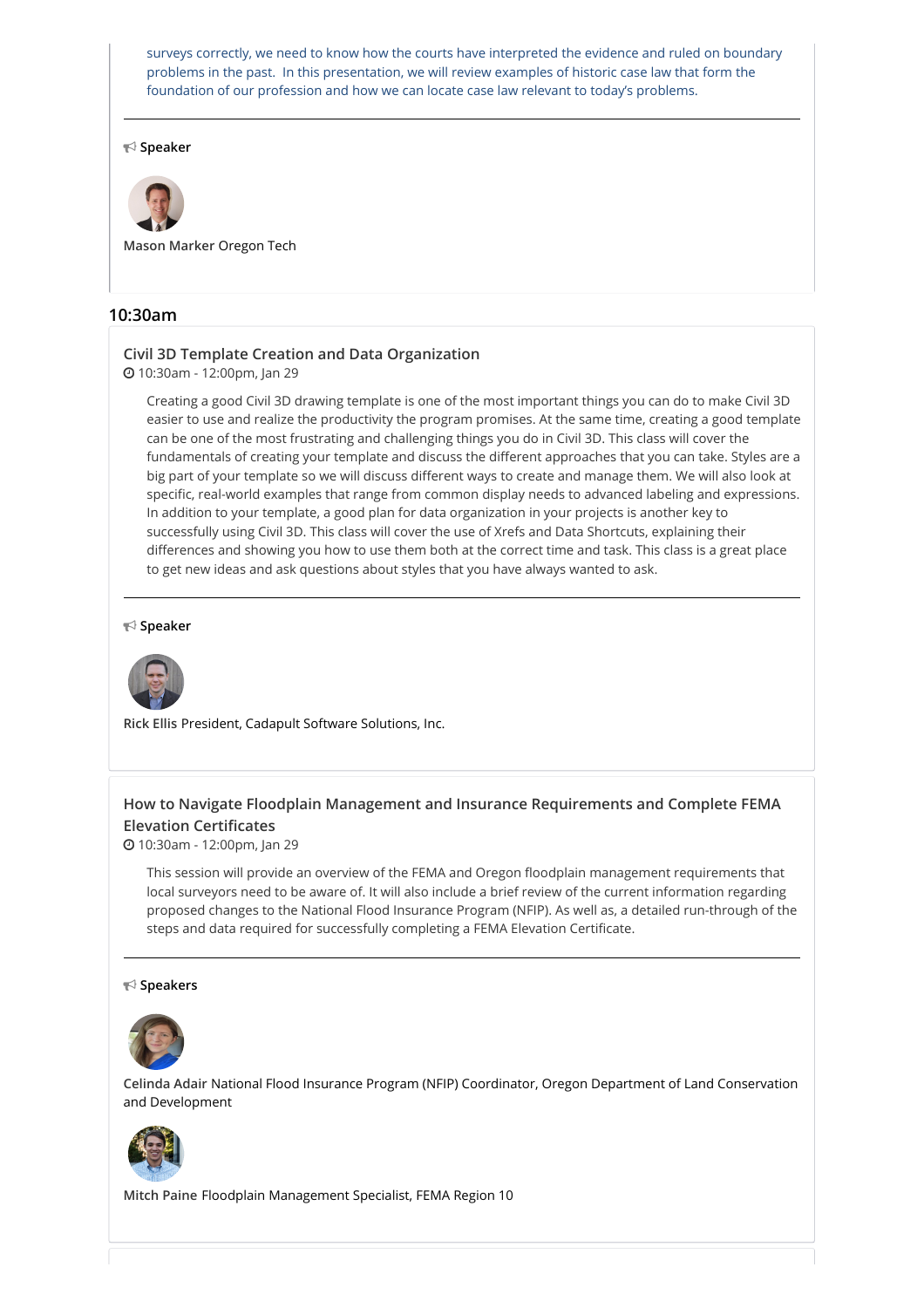### **Electronic vs Digital [Signatures](https://whova.com/embedded/session/plsoc_202012/1362841/) - What's the Difference** 10:30am - 12:00pm, Jan 29

If 2020 has proven one thing, it's that disruptions to normal business practices can happen at any time. How well equipped your business is to respond to a disruption that causes you to shift from centralized to decentralized operations, can be the difference between maintaining productivity or halting all operations. The recent pandemic has accelerated interest in, and the utilization of, digital signatures within our professional industries, but did you know digital signatures do more than just facilitate working from home? Join OSBEELS Board members, Renee Clough, PE, PLS, and Tim Fassbender, PLS, as they cover common misconceptions surrounding electronic and digital signatures, state rules pertaining to the use of digital signatures, and how to ensure compliance and best practices for implementation within your business.

#### **Speakers**



**Tim Fassbender** City Surveyor, City of Eugene



**Renee Clough** Principal Surveyor, Branch Engineering, Inc.

#### **12:00pm**

**Enjoy your lunch as you check out the Vendor Center and [Education](https://whova.com/embedded/session/plsoc_202012/1345435/) & Outreach Auction** 12:00pm - 1:30pm, Jan 29

Support our Education & Outreach efforts by bidding in the Silent Auction when you click [here](https://www.charityauctionstoday.com/auctions/PLSO-15227).

#### **1:30pm**

#### **UAS [Challenges](https://whova.com/embedded/session/plsoc_202012/1344276/) and Lessons Learned**

1:30pm - 3:00pm, Jan 29

Surveyor and Photogrammetrist review the past three years of working together on UAV imagery-based mapping projects. Focused on lessons learned during imagery capture, data management, processing to point clouds and orthomosaics, and presenting the data in usable formats. The presentation will include examples of actual projects, accuracies achieved and challenges encountered.

#### **Speakers**



**Jon Ellinger** Remote Sensing Manager, S&F Land Services



**Chris Sherby** Owner, S&F Land Services

**Where have all the licensed [surveyors](https://whova.com/embedded/session/plsoc_202012/1394301/) gone? What can we do to get more folks into surveying and get them licensed?** 1:30pm - 3:00pm, Jan 29